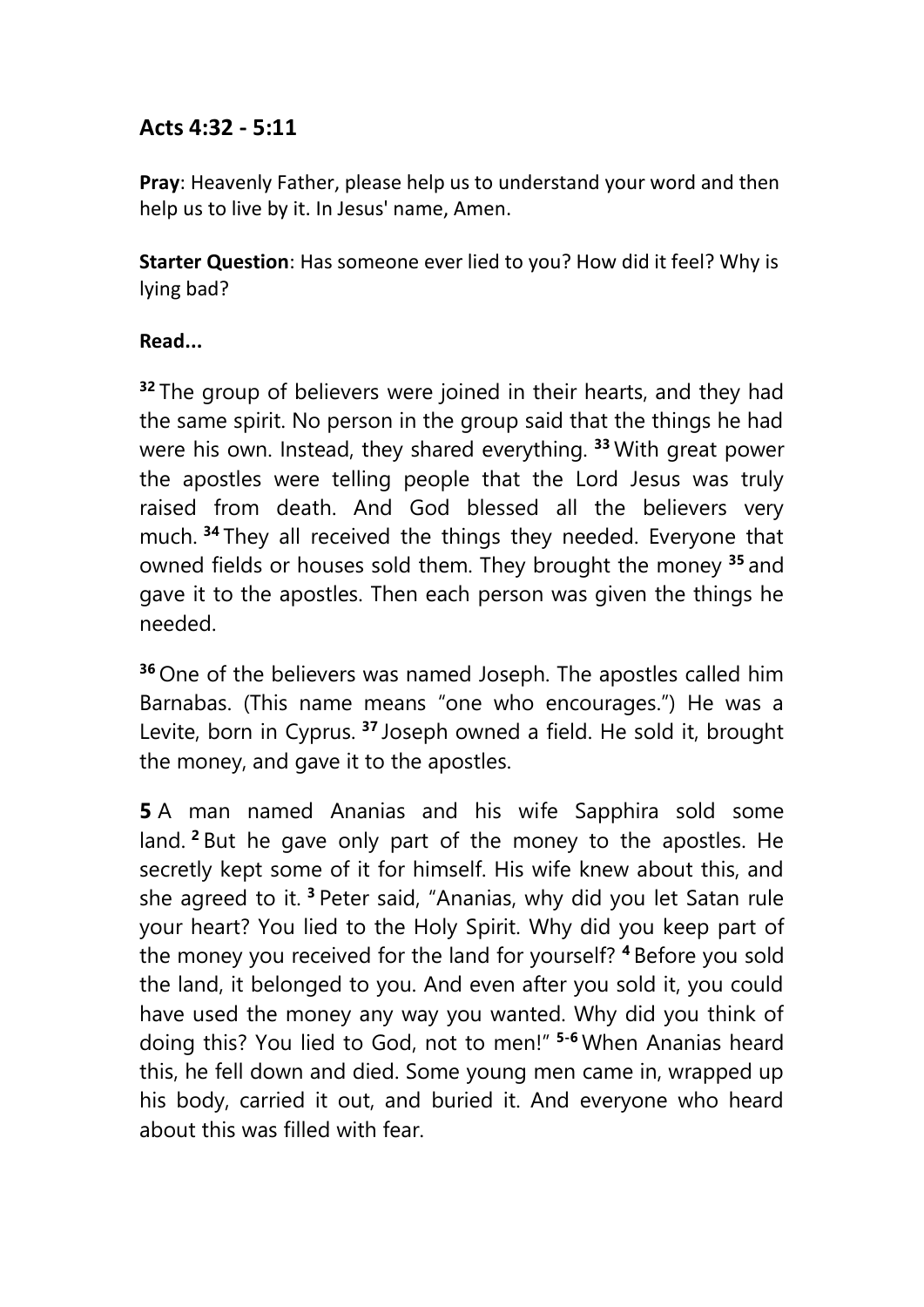**<sup>7</sup>** About three hours later his wife came in. She did not know what had happened. **<sup>8</sup>** Peter said to her, "Tell me how much money you got for your field. Was it this much?"

Sapphira answered, "Yes, that was the price."

**<sup>9</sup>** Peter said to her, "Why did you and your husband agree to test the Spirit of the Lord? Look! The men who buried your husband are at the door! They will carry you out." **<sup>10</sup>** At that moment Sapphira fell down by his feet and died. The young men came in and saw that she was dead. They carried her out and buried her beside her husband. **<sup>11</sup>** The whole church and all the others who heard about these things were filled with fear.

(International Children's Bible)

**Watch** a short video of the story here <https://www.youtube.com/watch?v=EQqUZuh-Hc0>

## **Questions**

- 1. What did Ananias and his wife Saphira do wrong?
- 2. What does this story teach us about God?
- 3. How should we respond?
- 4. If Ananias and Saphira are a warning to us how is Barnabas in Acts
- 4:36-37 an example to us?

**Pray:** Heavenly Father, thank you for this strong warning from your word. Please forgive us all the ways we have lied to you and to others. Please by your Holy Spirit work in us that we might grow in honesty and openness. In Jesus' name, Amen.